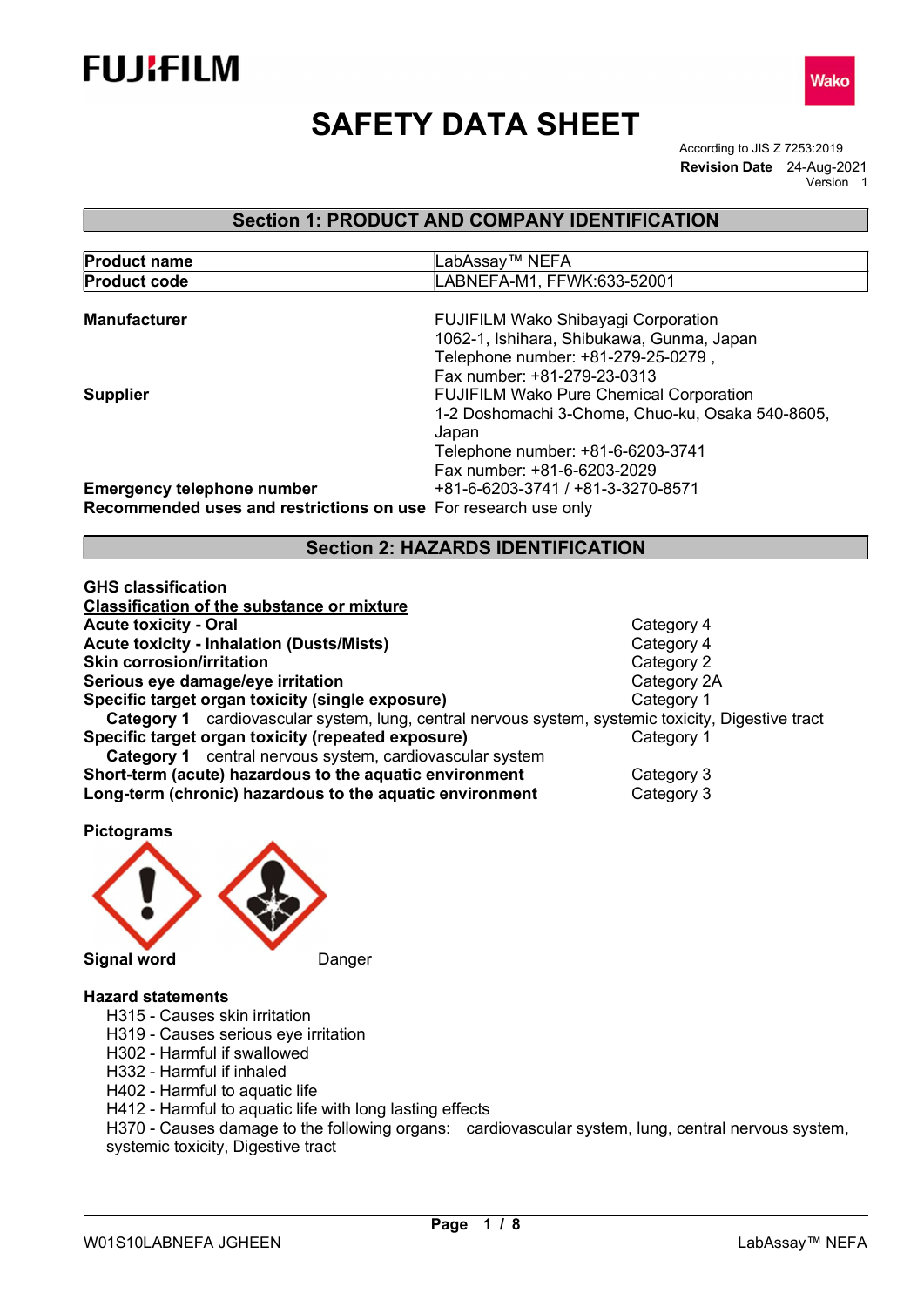H372 - Causes damage to the following organs through prolonged or repeated exposure: central nervous system, cardiovascular system

### Precautionary statements-(Prevention)

- Wash face, hands and any exposed skin thoroughly after handling
- Do not eat, drink or smoke when using this product
- Use only outdoors or in a well-ventilated area
- Wear protective gloves/protective clothing/eye protection/face protection
- Do not breathe dust/fume/gas/mist/vapors/spray
- Avoid release to the environment

# Precautionary statements-(Response)

- IF exposed: Call a POISON CENTER or doctor/physician
- IF IN EYES: Rinse cautiously with water for several minutes. Remove contact lenses, if present and easy to do. Continue rinsing.
- If eye irritation persists: Get medical advice/attention.
- IF ON SKIN: Wash with plenty of soap and water
- If skin irritation occurs: Get medical advice/attention
- Take off contaminated clothing and wash before reuse
- IF INHALED: Remove victim to fresh air and keep at rest in a position comfortable for breathing.
- Call a POISON CENTER or doctor/physician if you feel unwell.
- IF SWALLOWED: Call a POISON CENTER or doctor/physician if you feel unwell
- Rinse mouth.

#### Precautionary statements-(Storage)

• Store locked up.

# Precautionary statements-(Disposal)

• Dispose of contents/container to an approved waste disposal plant

#### **Others Other hazards** Not available

# Section 3: COMPOSITION/INFORMATION ON INGREDIENTS

#### Single Substance or Mixture Kit (Set of mixtures)

| <b>Chemical Name</b>                   | Weight-%                 | <b>Molecular</b><br>weight | <b>ENCS</b> | <b>ISHL No.</b> | <b>CAS RN</b> |
|----------------------------------------|--------------------------|----------------------------|-------------|-----------------|---------------|
| Chromogen Reagent A                    |                          | N/A                        | N/A         | N/A             | N/A           |
| Solvent A<br>(for Chromogen Reagent A) |                          | N/A                        | N/A         | N/A             | N/A           |
| Chromogen Reagent B                    | $\overline{\phantom{0}}$ | N/A                        | N/A         | N/A             | N/A           |
| Solvent B<br>(for Chromogen Reagent B) | $\overline{\phantom{0}}$ | N/A                        | N/A         | N/A             | N/A           |
| <b>Standard Solution</b>               |                          | N/A                        | N/A         | N/A             | N/A           |

# Impurities and/or Additives: Not applicable

Hazardous Component Sodium Azide 1.4 %, Sodium Sulfate < 30 %, 4-Aminoantipyrine 2.1 % Substances Remarks: The composition considered to be hazardous are listed in the above. The remaining ingredients are not hazardous substances, or exist at below reportable level.

# Section 4: FIRST AID MEASURES

#### Inhalation

Remove to fresh air. If symptoms persist, call a physician. Skin contact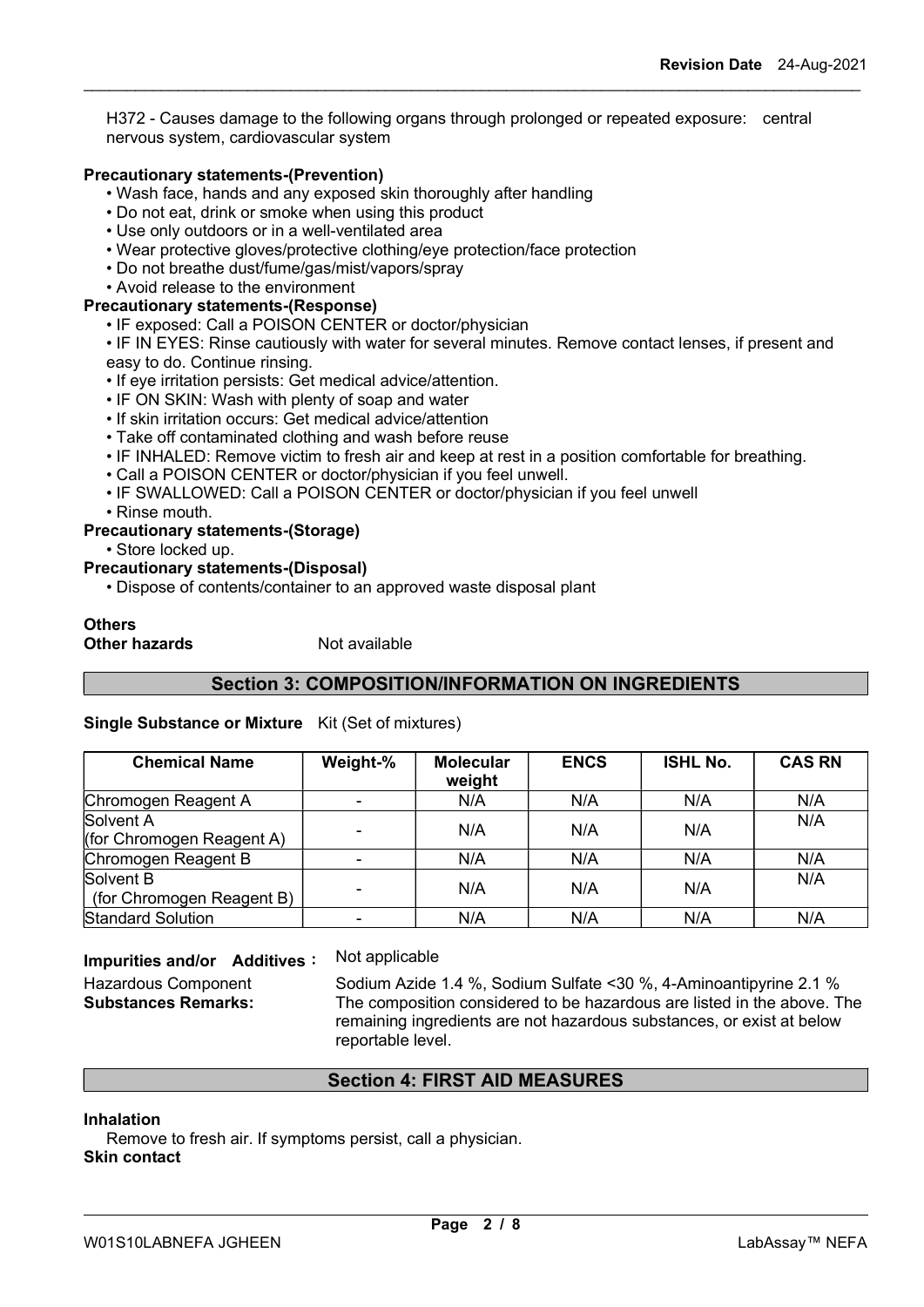Wash off immediately with soap and plenty of water. If symptoms persist, call a physician. Eye contact

IF IN EYES: Rinse cautiously with water for several minutes. Remove contact lenses, if present and easy to do. Continue rinsing. Immediate medical attention is required.

#### Ingestion

Rinse mouth. Never give anything by mouth to an unconscious person. Call a physician or poison control center immediately. Do not induce vomiting without medical advice.

# Protection of first-aiders

Use personal protective equipment as required.

# Section 5: FIRE FIGHTING MEASURES

#### Suitable extinguishing media

Use extinguishing measures that are appropriate to local circumstances and the surrounding environment Unsuitable extinguishing media

#### No information available

#### Specific hazards arising from the chemical product

Thermal decomposition can lead to release of irritating and toxic gases and vapors.

Special extinguishing method

No information available

# Special protective actions for fire-fighters

Use personal protective equipment as required. Firefighters should wear self-contained breathing apparatus and full firefighting turnout gear.

# Section 6: ACCIDENTAL RELEASE MEASURES

#### Personal precautions, protective equipment and emergency procedures

For indoor, provide adequate ventilation process until the end of working. Deny unnecessary entry other than the people involved by, for example, using a rope. While working, wear appropriate protective equipments to avoid adhering it on skin, or inhaling the gas. Work from windward, and retract the people downwind.

#### Environmental precautions

To be careful not discharged to the environment without being properly handled waste water contaminated.

#### Methods and materials for contaminent and methods and materials for cleaning up

Absorb dry sand, earth, sawdust and the waste. Collect empty container that can be sealed.

### Recoverly, neutralization

No information available

## Secondary disaster prevention measures

Clean contaminated objects and areas thoroughly observing environmental regulations.

# Section 7: HANDLING AND STORAGE

#### Handling

#### Technical measures

Avoid contact with strong oxidizing agents. Use with local exhaust ventilation.

#### **Precautions**

Do not rough handling containers, such as upsetting, falling, giving a shock, and dragging. Prevent leakage, overflow, and scattering. Not to generate steam and dust in vain. Seal the container after use. After handling, wash hands and face, and then gargle. In places other than those specified, should not be smoking or eating and drinking. Should not be brought contaminated protective equipment and gloves to rest stops. Deny unnecessary entry of non-emergency personnel to the handling area.

#### Safety handling precautions

Avoid contact with skin, eyes or clothing. Use personal protective equipment as required.

#### Storage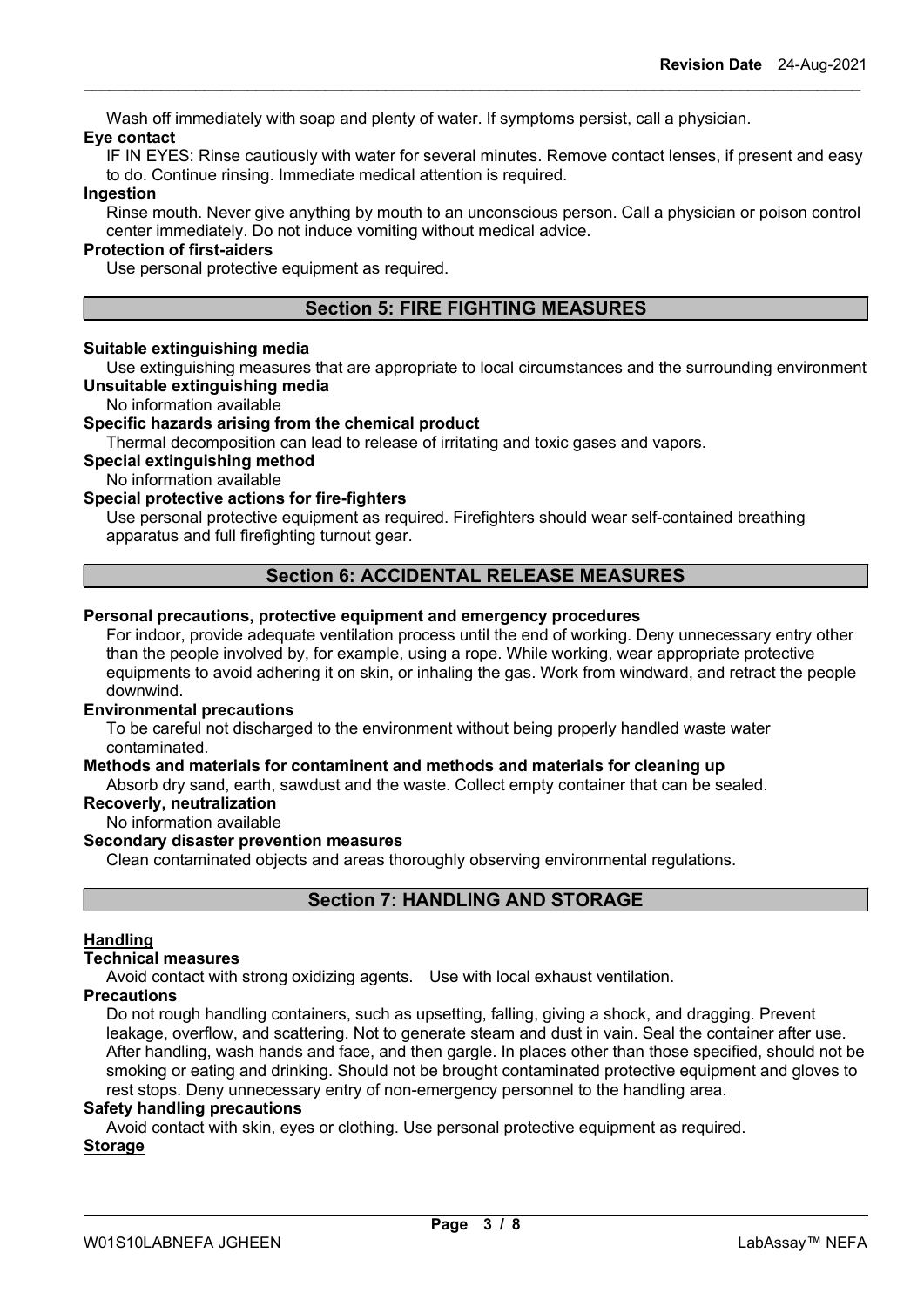# Safe storage conditions

Safe packaging material No information available Incompatible substances Strong oxidizing agents

Storage conditions Store away from sunlight in well-ventilated place at room temperature (preferably cool). Keep container tightly closed. Store locked up.

#### Section 8: EXPOSURE CONTROLS/PERSONAL PROTECTION

#### Engineering controls

In case of indoor workplace, seal the source or use a local exhaust system. Provide the safety shower facility, and hand- and eye-wash facility. And display their position clearly.

#### Exposure limits

| <b>Chemical Name</b> | JSOH (Japan) | <b>ISHL (Japan)</b> | <b>ACGIH</b>                   |
|----------------------|--------------|---------------------|--------------------------------|
| Sodium azide         | N/A          | N/A                 | Ceiling: $0.29 \text{ mg/m}^3$ |
| 26628-22-8           |              |                     | Sodium azide                   |
|                      |              |                     | Ceiling: 0.11 ppm              |
|                      |              |                     | Hydrazoic acid vapor           |

# Personal protective equipment

**Respiratory protection** Protective mask Hand protection Protection gloves **Eye protection** protective eyeglasses or chemical safety goggles Skin and body protection Long-sleeved work clothes

#### General hygiene considerations

Handle in accordance with good industrial hygiene and safety practice.

# Section 9: PHYSICAL AND CHEMICAL PROPERTIES

#### Form

| <b>Appearance</b>                                | Kit (Set of mixtures) |
|--------------------------------------------------|-----------------------|
| Odor                                             | No data available     |
| Melting point/freezing point                     | No data available     |
| Boiling point, initial boiling point and boiling | No data available     |
| range                                            |                       |
| Flammability                                     | No data available     |
| <b>Evaporation rate:</b>                         | No data available     |
| Flammability (solid, gas):                       | No data available     |
| Upper/lower flammability or explosive limits     |                       |
| Upper:                                           | No data available     |
| Lower:                                           | No data available     |
| Flash point                                      | No data available     |
| <b>Auto-ignition temperature:</b>                | No data available     |
| <b>Decomposition temperature:</b>                | No data available     |
| рH                                               | No data available     |
| Viscosity (coefficient of viscosity)             | No data available     |
| <b>Dynamic viscosity</b>                         | No data available     |
| Solubilities                                     | No data available     |
| n-Octanol/water partition coefficient: (log Pow) | No data available     |
| Vapour pressure                                  | No data available     |
| <b>Specific Gravity / Relative density</b>       | No data available     |
| Vapour density                                   | No data available     |
| <b>Particle characteristics</b>                  | No data available     |
|                                                  |                       |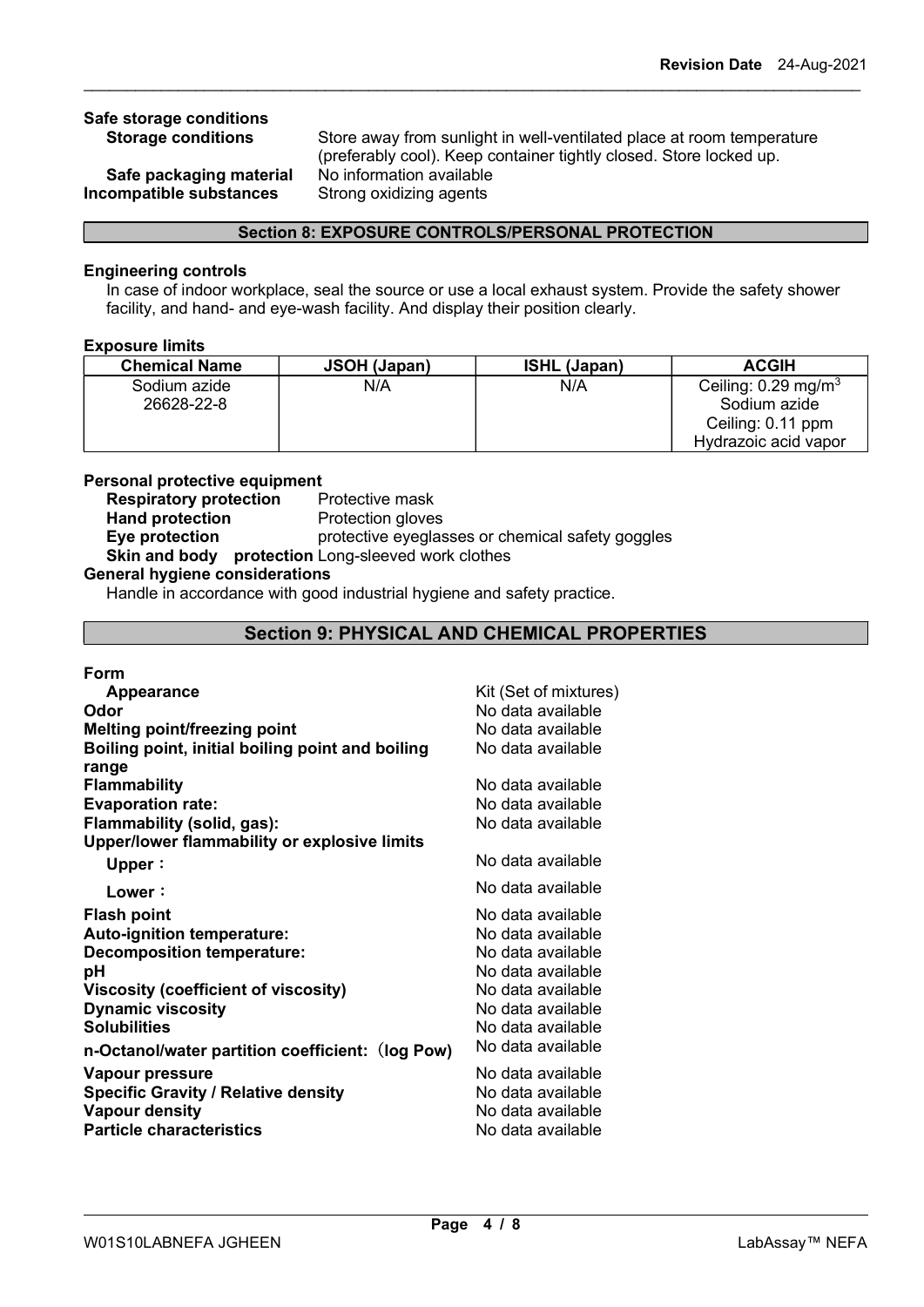# Section 10: STABILITY AND REACTIVITY

| <b>Stability</b>                            |                                                         |
|---------------------------------------------|---------------------------------------------------------|
| <b>Reactivity</b>                           | No data available                                       |
| <b>Chemical stability</b>                   | Stable under recommended storage conditions.            |
| <b>Hazardous reactions</b>                  |                                                         |
| None under normal processing                |                                                         |
| <b>Conditions to avoid</b>                  |                                                         |
| Extremes of temperature and direct sunlight |                                                         |
| Incompatible materials                      |                                                         |
| Strong oxidizing agents                     |                                                         |
| <b>Hazardous decomposition products</b>     |                                                         |
|                                             | <u>0</u> I II (00) 0 I I II (00) NITE I IN A LOTE I LOO |

Carbon monooxide (CO), Carbon dioxide (CO<sub>2</sub>), Nitrogen oxides (NOx), Sulfur oxides (SOx)

# Section 11: TOXICOLOGICAL INFORMATION

# Acute toxicity

| <b>Chemical Name</b> | Oral LD50          | <b>Dermal LD50</b> | <b>Inhalation LC50</b> |
|----------------------|--------------------|--------------------|------------------------|
| Sodium Sulfate       | 5989 mg/kg (Rat)   | > 4 g/kg (Rabbit)  | N/A                    |
| 4-Aminoantipyrine    | 1700 $mg/kg$ (Rat) | N/A                | N/A                    |
| Sodium azide         | 45 mg/kg (Rat)     | 20 mg/kg (Rabbit)  | N/A                    |

| <b>Chemical Name</b> | <b>Acute toxicity -oral-</b><br>source information | source information       | Acute toxicity -dermal- Acute toxicity -inhalation<br>gas- source information |
|----------------------|----------------------------------------------------|--------------------------|-------------------------------------------------------------------------------|
| Sodium azide         | Based on the NITE GHS                              | Based on the NITE GHS    | Based on the NITE GHS                                                         |
|                      | Iclassification results.                           | Iclassification results. | Iclassification results.                                                      |

| <b>Chemical Name</b> | vapor-source<br>information    |                                | Acute toxicity -inhalation Acute toxicity -inhalation Acute toxicity -inhalation<br>dust-source information mist-source information |
|----------------------|--------------------------------|--------------------------------|-------------------------------------------------------------------------------------------------------------------------------------|
| Sodium azide         | Based on the NITE GHS          | Based on the NITE GHS          | Based on the NITE GHS                                                                                                               |
|                      | <b>classification results.</b> | <b>classification results.</b> | Iclassification results.                                                                                                            |

# Skin irritation/corrosion

| Skin corrosion/irritation source information                   |
|----------------------------------------------------------------|
| Based on the NITE GHS classification results.                  |
|                                                                |
| Serious eye damage/irritation source information               |
| Based on the NITE GHS classification results.                  |
|                                                                |
| <b>Respiratory or Skin sensitization source</b><br>information |
| Based on the NITE GHS classification results.                  |
|                                                                |
| germ cell mutagencity source information                       |
| Based on the NITE GHS classification results.                  |
|                                                                |
| <b>Carcinogenicity source information</b>                      |
| Based on the NITE GHS classification results.                  |
|                                                                |

#### Reproductive toxicity

| Chemical Name | Reproductive toxicity source information      |
|---------------|-----------------------------------------------|
| Sodium azide  | Based on the NITE GHS classification results. |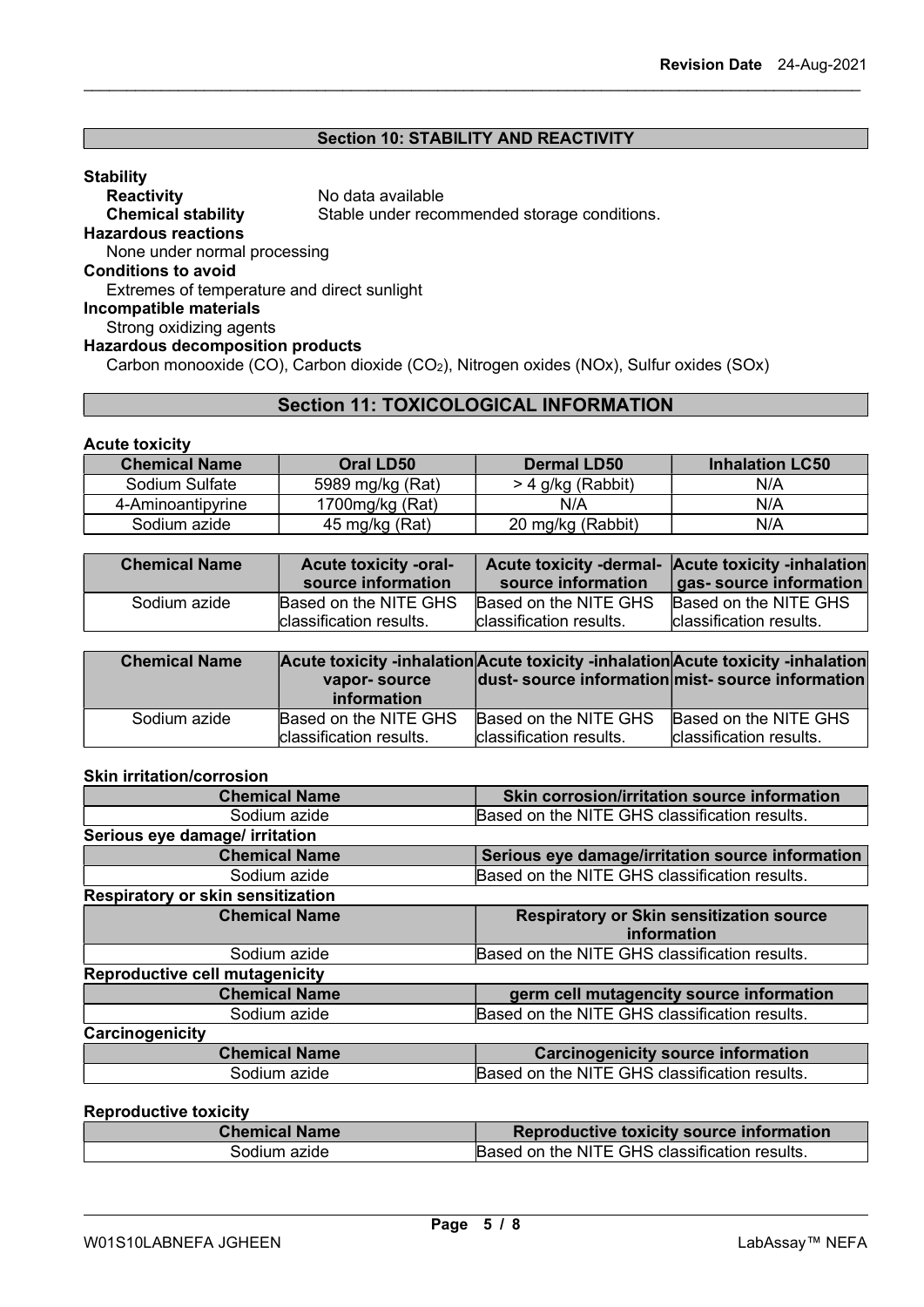| <b>STOT-single exposure</b>   |                                               |  |
|-------------------------------|-----------------------------------------------|--|
| <b>Chemical Name</b>          | STOT -single exposure- source information     |  |
| Sodium azide                  | Based on the NITE GHS classification results. |  |
| <b>STOT-repeated exposure</b> |                                               |  |
| <b>Chemical Name</b>          | STOT -repeated exposure- source information   |  |
| Sodium azide                  | Based on the NITE GHS classification results. |  |
| <b>Aspiration hazard</b>      |                                               |  |
| <b>Chemical Name</b>          | <b>Aspiration Hazard source information</b>   |  |
| Sodium azide                  | Based on the NITE GHS classification results. |  |
|                               |                                               |  |

# Section 12: ECOLOGICAL INFORMATION

#### **Ecotoxicity**

| <b>Chemical Name</b> | Algae/aquatic plants                                          | <b>Fish</b>                                          | <b>Crustacea</b>                    |
|----------------------|---------------------------------------------------------------|------------------------------------------------------|-------------------------------------|
| Sodium Sulfate       | N/A                                                           | LC50:Lepomis<br>macrochirus<br>3040 - 4380 mg/L 96 h | EC50:Daphnia magna<br>630 mg/L 96 h |
| Sodium azide         | Erc50:<br>Pseudokirchneriella<br>subcapitata<br>348 µg/L 96 h | N/A                                                  | N/A                                 |

### Other data

| <b>Chemical Name</b> | Short-term (acute) hazardous to<br>the aquatic environment source | Long-term (chronic) hazardous<br>to the aquatic environment |  |
|----------------------|-------------------------------------------------------------------|-------------------------------------------------------------|--|
|                      | information                                                       | source information                                          |  |
| Sodium azide         | Based on the NITE GHS                                             | Based on the NITE GHS                                       |  |
|                      | classification results.                                           | classification results.                                     |  |
|                      |                                                                   |                                                             |  |

**Persistence and degradability** No information available<br> **Bioaccumulative potential** No information available Bioaccumulative potential<br>Mobility in soil Hazard to the ozone layer

No information available<br>No information available

# Section 13: DISPOSAL CONSIDERATIONS

#### Waste from residues

Disposal should be in accordance with applicable regional, national and local laws and regulations. Contaminated container and contaminated packaging

Disposal should be in accordance with applicable regional, national and local laws and regulations.

# Section 14: TRANSPORT INFORMATION

| <b>ADR/RID</b><br>UN number<br>Proper shipping name:<br><b>UN classfication</b><br><b>Subsidiary hazard class</b> | Not regulated  |
|-------------------------------------------------------------------------------------------------------------------|----------------|
| <b>Packing group</b><br><b>Marine pollutant</b>                                                                   | Not applicable |
| <b>IMDG</b><br>UN number                                                                                          | Not regulated  |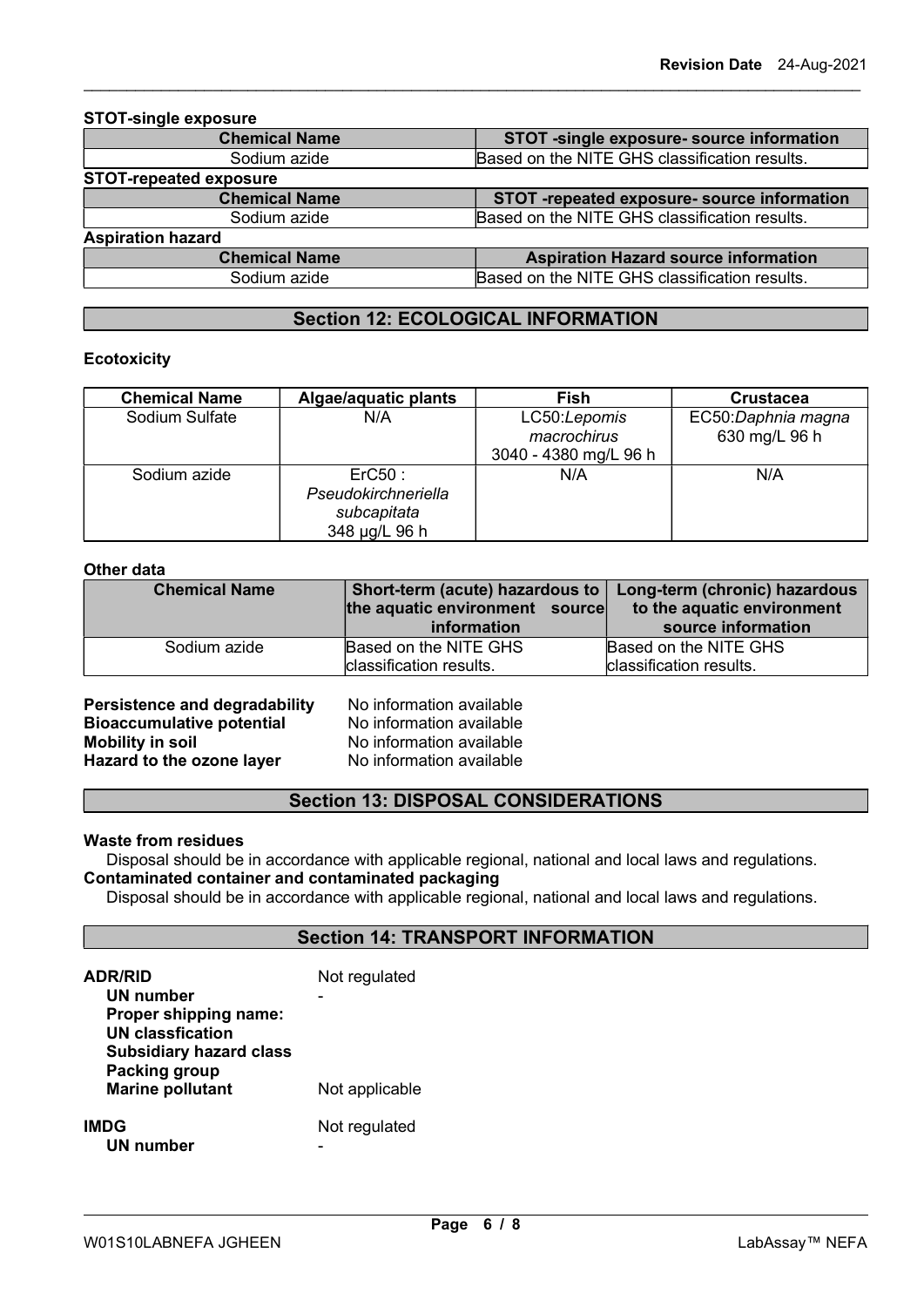| <b>Proper shipping name:</b><br><b>UN classfication</b><br><b>Subsidiary hazard class</b><br>Packing group<br><b>Marine pollutant (Sea)</b><br><b>Transport in bulk</b><br>according to Annex II of<br>MARPOL 73/78 and the IBC | Not applicable<br>No information available |
|---------------------------------------------------------------------------------------------------------------------------------------------------------------------------------------------------------------------------------|--------------------------------------------|
| Code                                                                                                                                                                                                                            |                                            |
| IATA                                                                                                                                                                                                                            | Not regulated                              |
| UN number                                                                                                                                                                                                                       |                                            |
| Proper shipping name:                                                                                                                                                                                                           |                                            |
| <b>UN classfication</b>                                                                                                                                                                                                         |                                            |
| <b>Subsidiary hazard class</b>                                                                                                                                                                                                  |                                            |
| Packing group<br>Environmentally<br><b>Hazardous Substance</b>                                                                                                                                                                  | Not applicable                             |

# Section 15: REGULATORY INFORMATION

| <b>International Inventories</b><br><b>EINECS/ELINCS</b><br><b>TSCA</b>                                                                       |                                                              |  |                         |                                    |     |                                                                                                                                                 |
|-----------------------------------------------------------------------------------------------------------------------------------------------|--------------------------------------------------------------|--|-------------------------|------------------------------------|-----|-------------------------------------------------------------------------------------------------------------------------------------------------|
| Japanese regulations<br><b>Fire Service Act</b><br>Poisonous and Deleterious Poisonous Substances 2nd. Grade<br><b>Substances Control Law</b> | Not applicable                                               |  |                         |                                    |     |                                                                                                                                                 |
| <b>Industrial Safety and</b><br><b>Health Act</b>                                                                                             | Art.57, Para.1, Enforcement Order Art.18)<br>Table No.9)No.9 |  |                         |                                    |     | Harmful Substances Whose Names Are to be Indicated on the Label (Law<br>Notifiable Substances (Law Art.57-2, Enforcement Oder Art.18-2 Attached |
| <b>Regulations for the</b><br>carriage and storage of<br>dangerous goods in ship                                                              | Not applicable                                               |  |                         |                                    |     |                                                                                                                                                 |
| <b>Civil Aeronautics Law</b><br><b>Pollutant Release and</b>                                                                                  | Not applicable<br>Class 1                                    |  |                         |                                    |     |                                                                                                                                                 |
| <b>Transfer Register Law</b><br>Class 1 - No.                                                                                                 | 11                                                           |  |                         |                                    |     |                                                                                                                                                 |
|                                                                                                                                               | <b>Pollution Release and Transfer Registry</b>               |  |                         |                                    |     |                                                                                                                                                 |
| <b>Class</b>                                                                                                                                  | <b>Chemical Name</b><br>in Regulation                        |  | (Metal Name)            | <b>Ordinance</b><br><b>Number</b>  |     | <b>Content Rate</b>                                                                                                                             |
| Class 1                                                                                                                                       | Sodium azide                                                 |  |                         | 11                                 |     | 1.4                                                                                                                                             |
|                                                                                                                                               | <b>Industrial Safety and Health Law</b>                      |  |                         |                                    |     |                                                                                                                                                 |
| <b>Law Name</b>                                                                                                                               | <b>Chemical Name in</b><br><b>Regulation</b>                 |  | <b>Ordinance Number</b> |                                    |     | Weight %                                                                                                                                        |
| Notifiable Substances (Law<br>Art.57-2, Enforcement Oder                                                                                      | Sodium azide                                                 |  | 9                       |                                    | 1.4 |                                                                                                                                                 |
| Art.18-2 Attached Table No.9,                                                                                                                 |                                                              |  |                         |                                    |     |                                                                                                                                                 |
| and Law Art.56-1)                                                                                                                             |                                                              |  |                         |                                    |     |                                                                                                                                                 |
|                                                                                                                                               | <b>Poisonous and Deleterious Substances Control Law</b>      |  |                         |                                    |     |                                                                                                                                                 |
| <b>SECTION</b>                                                                                                                                |                                                              |  |                         | <b>Chemical Name in Regulation</b> |     |                                                                                                                                                 |
| Poisonous Substances                                                                                                                          |                                                              |  |                         | Sodium azide and its preparation   |     |                                                                                                                                                 |

# Section 16: OTHER INFORMATION